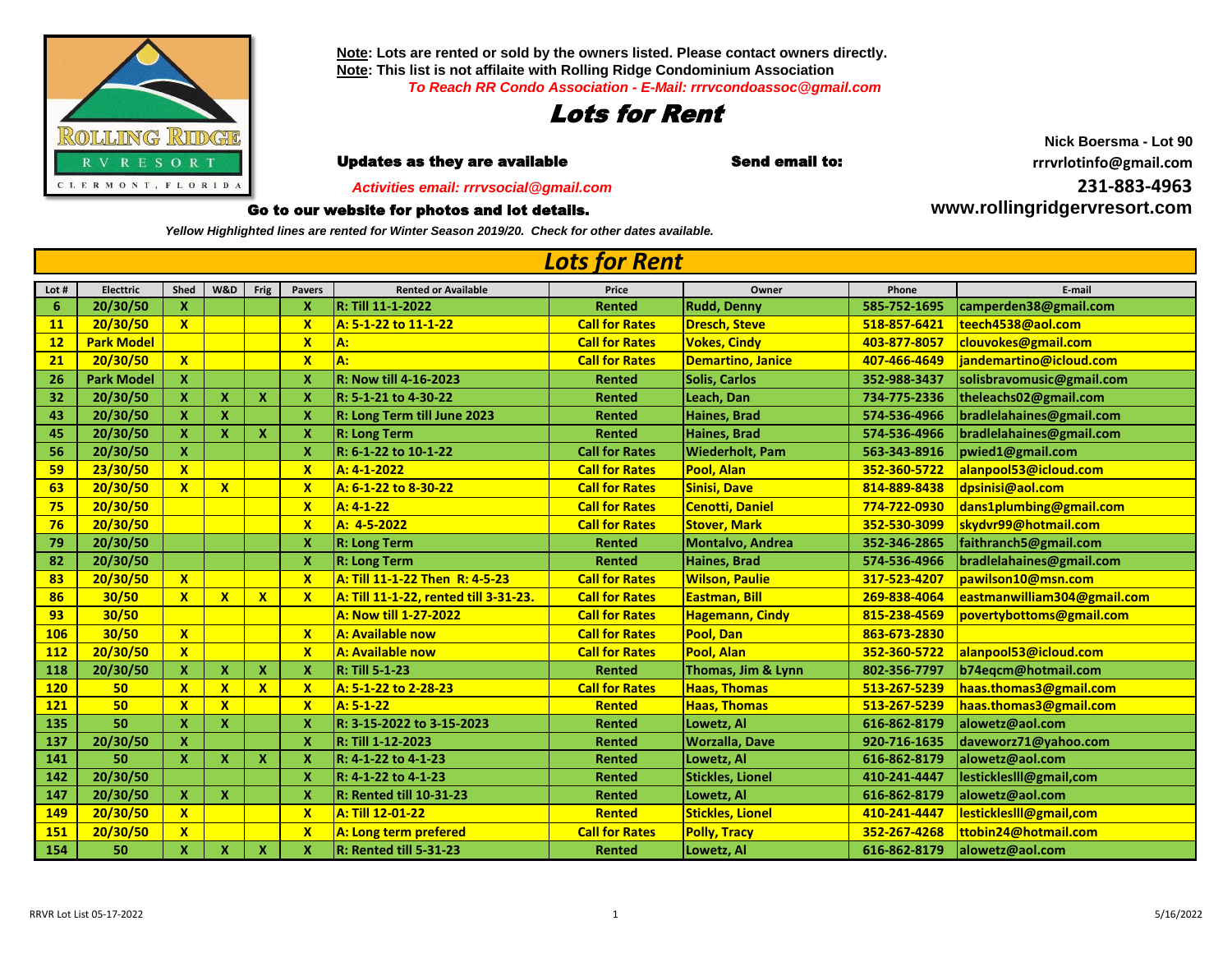

**Note: Lots are rented or sold by the owners listed. Please contact owners directly. Note: This list is not affilaite with Rolling Ridge Condominium Association** *To Reach RR Condo Association - E-Mail: rrrvcondoassoc@gmail.com*

## Lots for Sale

 *Activities email: rrrvsocial@gmail.com*

Go to our website for photos and lot details.

**Nick Boersma - Lot 90** Updates as they are available. Send Email to: **rrrvrlotinfo@gmail.com [2](mailto:rrrvrlotinfo@gmail.com)31-883-4963 [ww](http://www.rollingridgervresort.com/)w.rollingridgervresort.com**

| <b>Lots for Sale</b> |                   |              |                |      |               |                           |  |       |                                    |              |                          |
|----------------------|-------------------|--------------|----------------|------|---------------|---------------------------|--|-------|------------------------------------|--------------|--------------------------|
| Lot #                | Electtric         | Shed         | W&D            | Frig | <b>Pavers</b> | Availabilty               |  | Price | Owner                              | Phone        | E-mail                   |
|                      | <b>Park Model</b> |              | X              |      |               | <b>For Immediate Sale</b> |  |       | 179,900.00 Entler, Kathy - Realtor | 352-636-5419 | kathyentler612@gmail.com |
| 63                   | 20/30/50          | $\mathbf{v}$ |                |      |               | <b>Sale Pending</b>       |  |       | 82,000.00 Entler, Kathy - Realtor  | 352-636-5419 | kathyentler612@gmail.com |
| 76                   | 50                |              |                |      |               | <b>For Sale</b>           |  |       | 75,000.00 Stover, Mark             | 352-530-3099 | skydvr99@hotmail.com     |
| 77                   | 20/30/50          |              | v<br>$\lambda$ |      |               | <b>Sale Pending</b>       |  |       | 77,000.00 Entler, Kathy - Realtor  | 352-636-5419 | kathyentler612@gmail.com |
| 133                  | Park model        |              | X              |      |               | <b>For Sale</b>           |  |       | 185,000.00 Entler, Kathy - Realtor | 352-636-5419 | kathyentler612@gmail.com |
| 143                  | DT Home           |              | x              |      |               | <b>For Immediate Sale</b> |  |       | 90,000.00 Gorby, Vic               | 740-534-8972 | vicgorby@yahoo.com       |